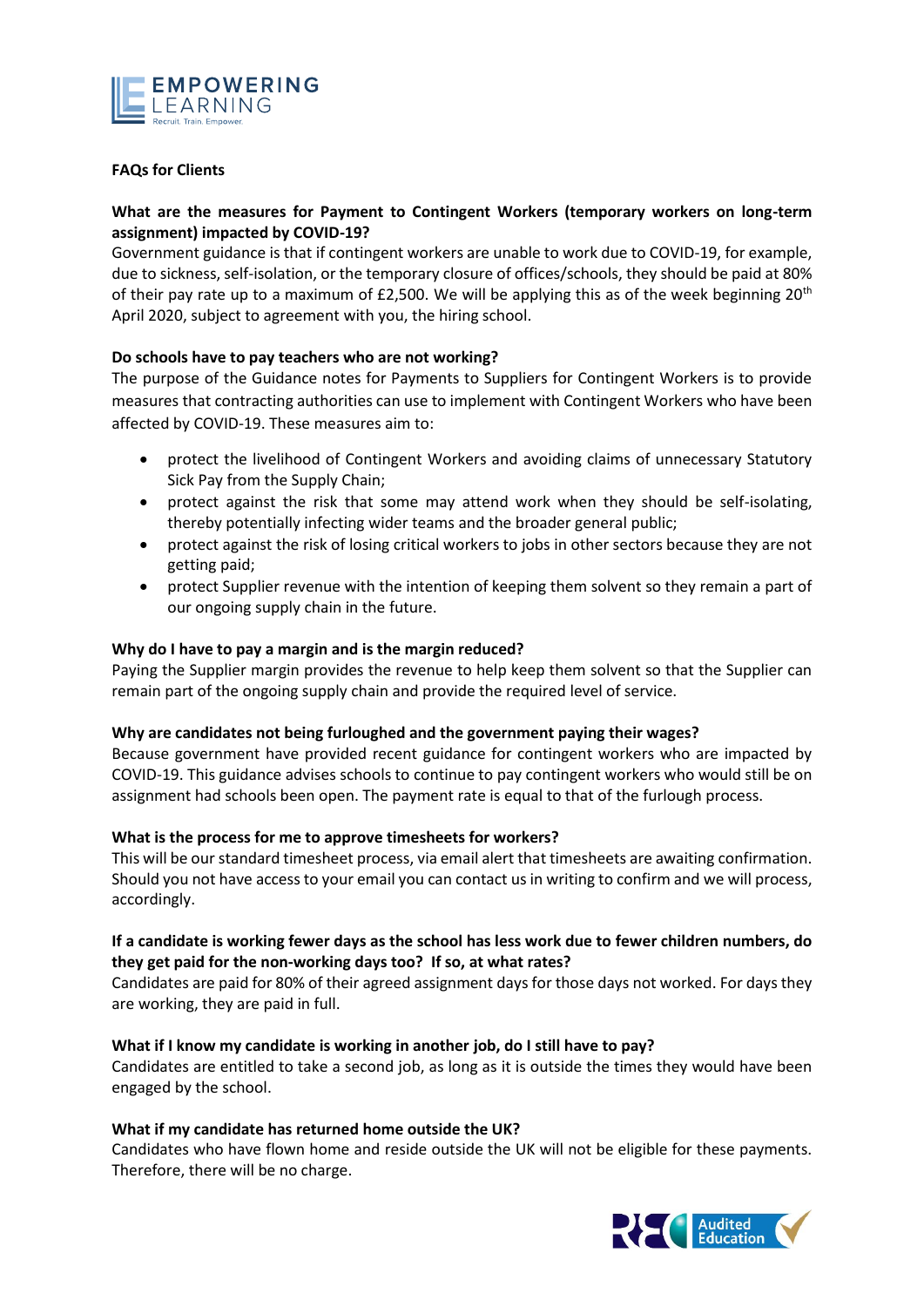

#### **What if I do not want the candidate to come back when the school is re-opened?**

Please notify us about this at your earliest opportunity and we can support you with ongoing requirements.

#### **Does a wage reduction of 80% apply to candidates who are still working?**

No. These candidates are paid at their full agreed rate in the normal way.

#### **How are you providing an open and transparent approach to provide schools with comfort?**

We will be keeping a record of all payments made to Contingent Workers on the basis described in the Payment to Contingent Workers Impacted by COVID-19 guidance (see attached), which will be available on an 'open book' basis to HMRC, as required.

## **How do I know Empowering Learning Ltd are not claiming furlough as well as charging the schools?**

Empowering Learning assure their clients that Contingent Workers will only receive payments from one route depending on their current assignment status. We will operate in line with and demonstrate complete transparency as required by government guidance for this.

## **Financial Illustrations**

As a supplier we will calculate the worker's rate to identify and pay the 80% figure. We have decided that the simplest way to achieve this is for workers to submit a timesheet in the normal manner where possible, but for any period of COVID-19 related absence, timesheet submissions will be for 80% of the normal working hours as explained in the examples below.

If the worker's standard rate is less than £156 per day, they, and you, will notice a drop in days on their timesheet to reflect the 80% criteria. See examples below:

## **Daily Pay Example:**

- If usual days are 5 per week, 80% is equivalent to 4 days per week. Therefore, a timesheet should be submitted for 4 days for the absent days due to COVID-19 (5 days x 80% = 4 days).
- If working part time and the usual days are 3 days per week, that is equivalent to 2.4 days per week (3 days x 80% = 2.4 days rounded up to 2.5). Therefore, a timesheet should be submitted for 2.5 days for the absent days due to COVID-19.

## **Hourly Pay Example:**

- If a worker's usual hours are 37.5 per week that is equivalent to 7.5 hours per day. Therefore, a timesheet should be submitted for six hours per day for the absent days due to COVID-19 (7.5 hours x 80% = 6 hours).
- If working part-time, the hours should be amended accordingly. For example, if the normal hours worked each day are five hours per day, a timesheet should be submitted for four hours if absent due to COVID-19 (5 hours x 80% = 4 hours).
- In the event that a Contingent Worker usually works different hours on different days this can be accommodated in the simplest manner possible for the case in question such that the total hours submitted for the week are an accurate reflection of 80% of the normal hours submitted in a normal working week.